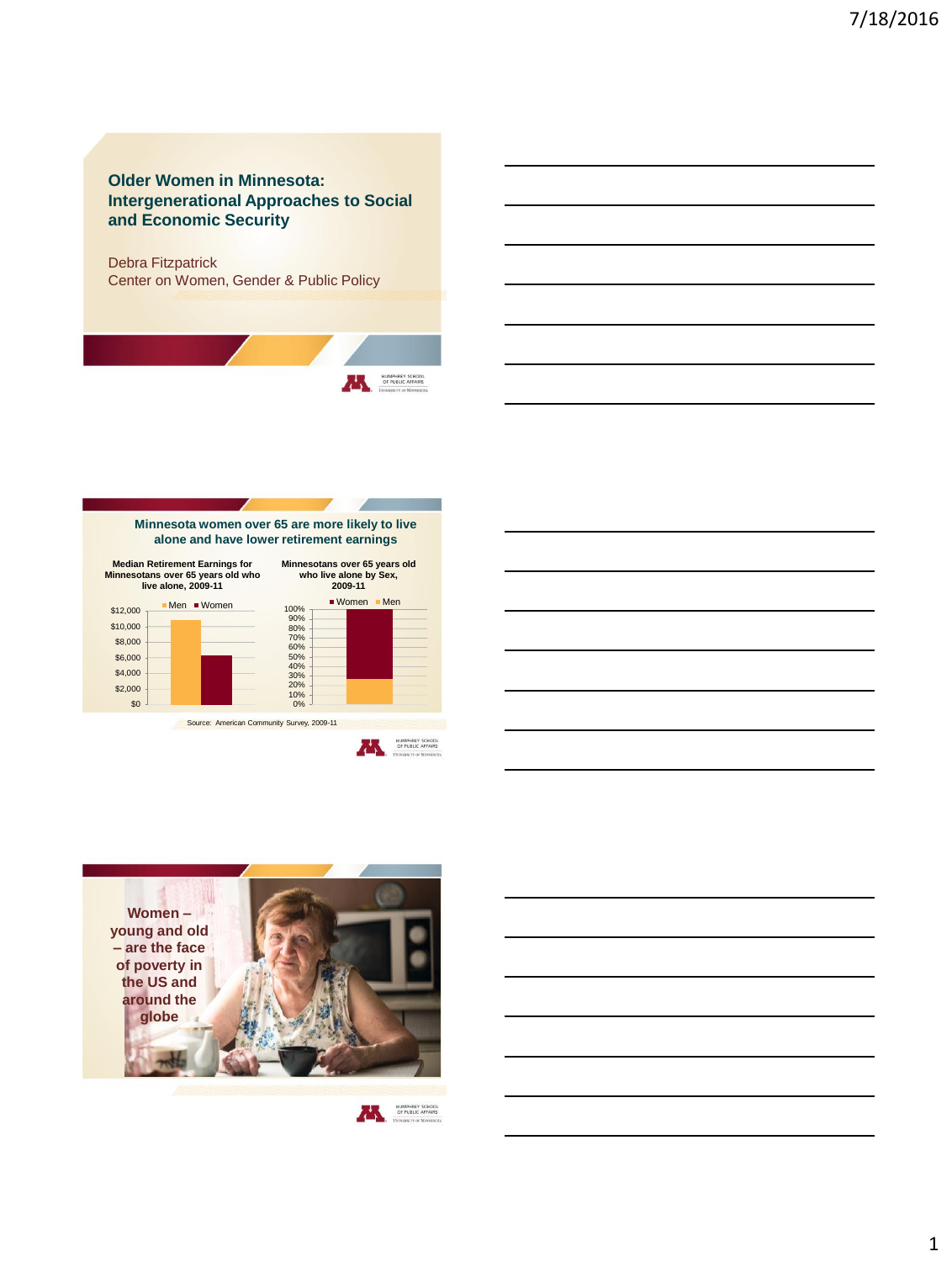



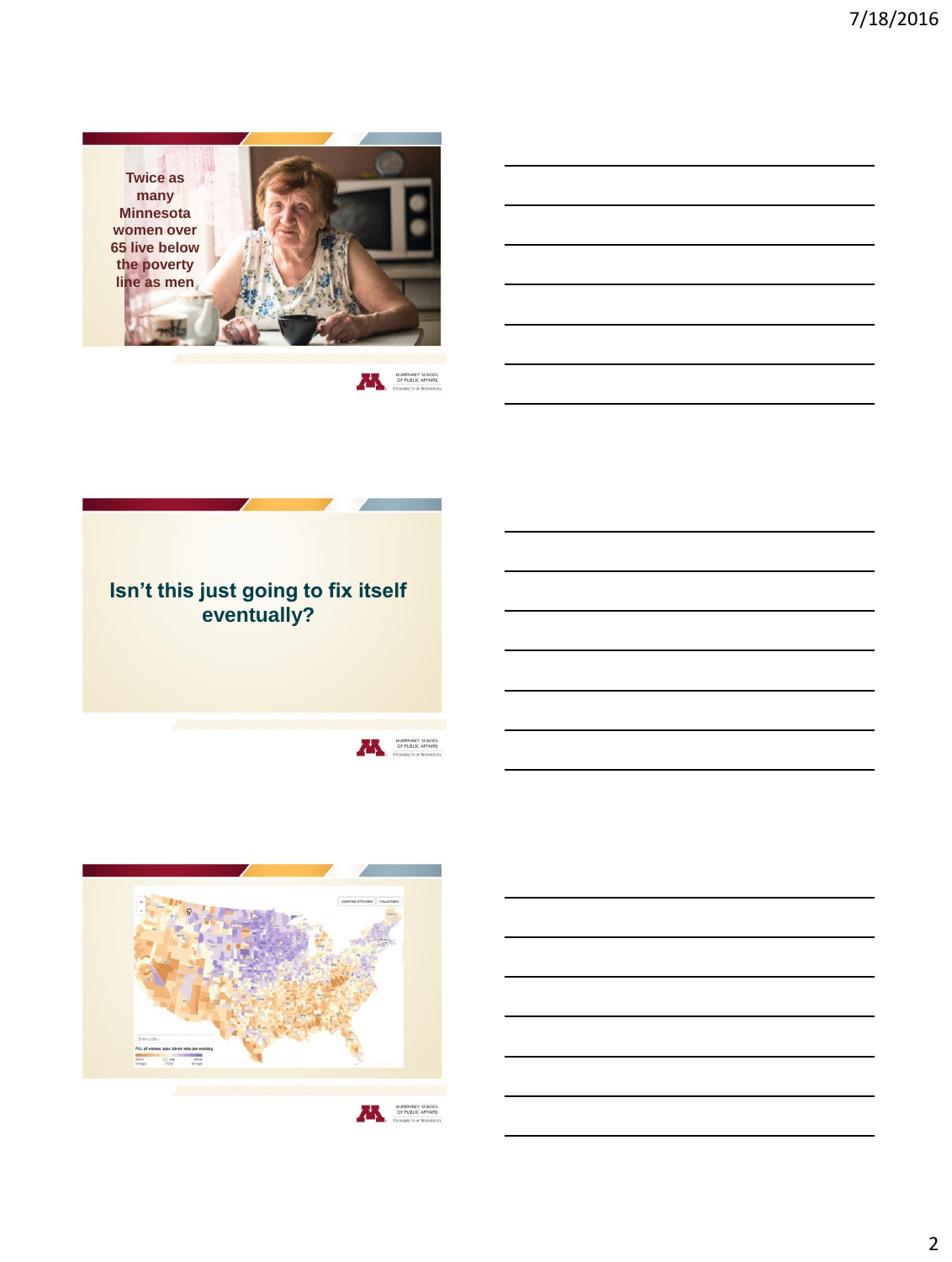

| <u> 1989 - Andrea Andrew Maria (h. 1989).</u>                                                                         |  |  |
|-----------------------------------------------------------------------------------------------------------------------|--|--|
|                                                                                                                       |  |  |
| <u> 1989 - Johann Stoff, deutscher Stoffen und der Stoffen und der Stoffen und der Stoffen und der Stoffen und de</u> |  |  |
| <u> 1989 - Johann Stoff, amerikansk politiker (d. 1989)</u>                                                           |  |  |
| <u> 1989 - Johann Stoff, amerikansk politiker (d. 1989)</u>                                                           |  |  |
|                                                                                                                       |  |  |







HUMPHREY SCHOOL OF PUBLIC AFFAIRS



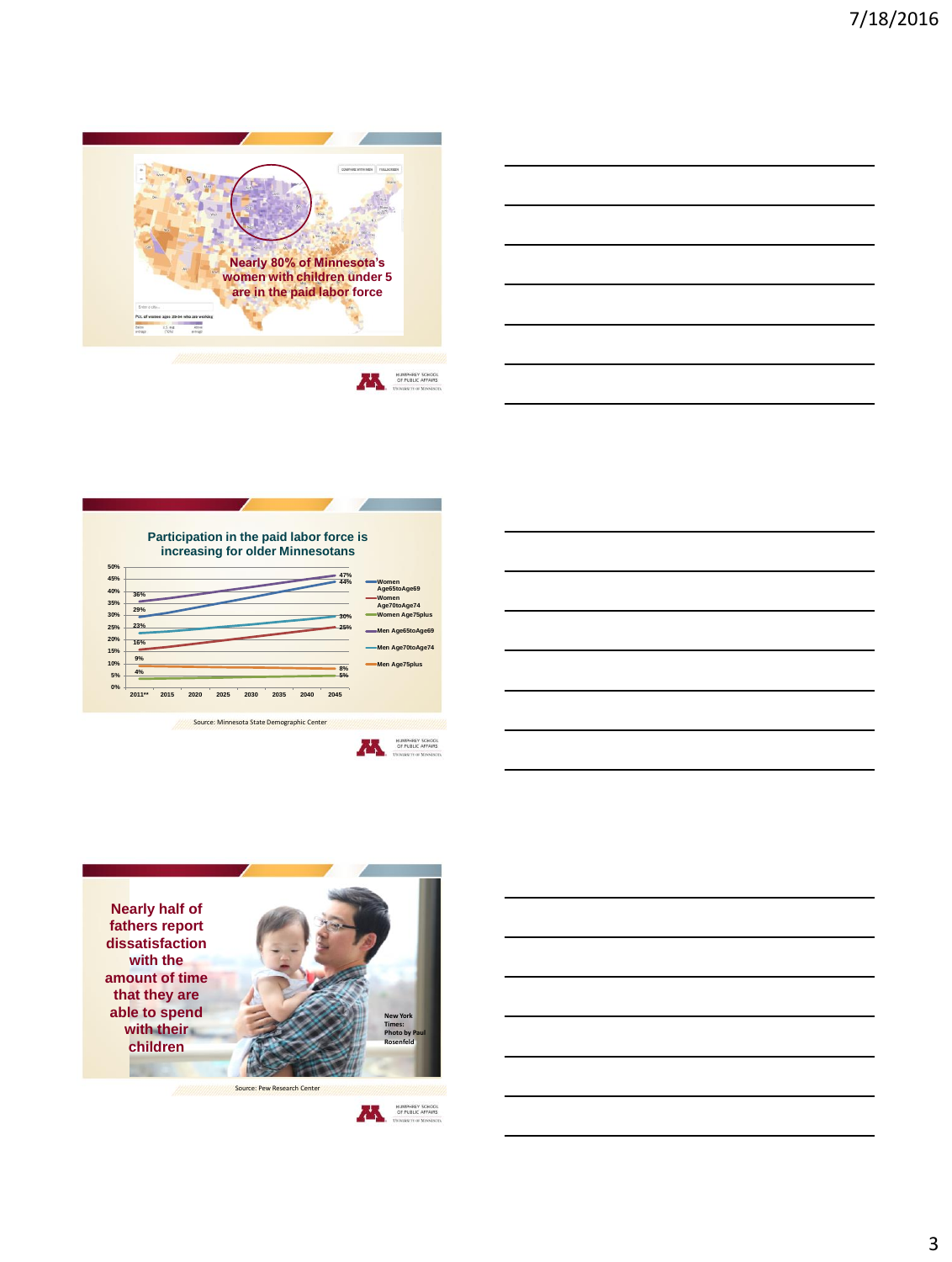**Persistently gendered workplace norms and policies limit men's and women's ability to create gender egalitarian relationships at home**









HUMPHREY SCHOOL OF PUBLIC AFFAIRS



## **Ratio of Full-time Earnings for Minnesota Women to Men**

| 70%<br>60%<br>50% |      |      |      |      |      |      |
|-------------------|------|------|------|------|------|------|
| 40%<br>30%<br>20% |      |      |      |      |      |      |
| 10%<br>0%<br>2006 | 2007 | 2008 | 2009 | 2010 | 2011 | 2012 |
|                   |      |      |      |      |      |      |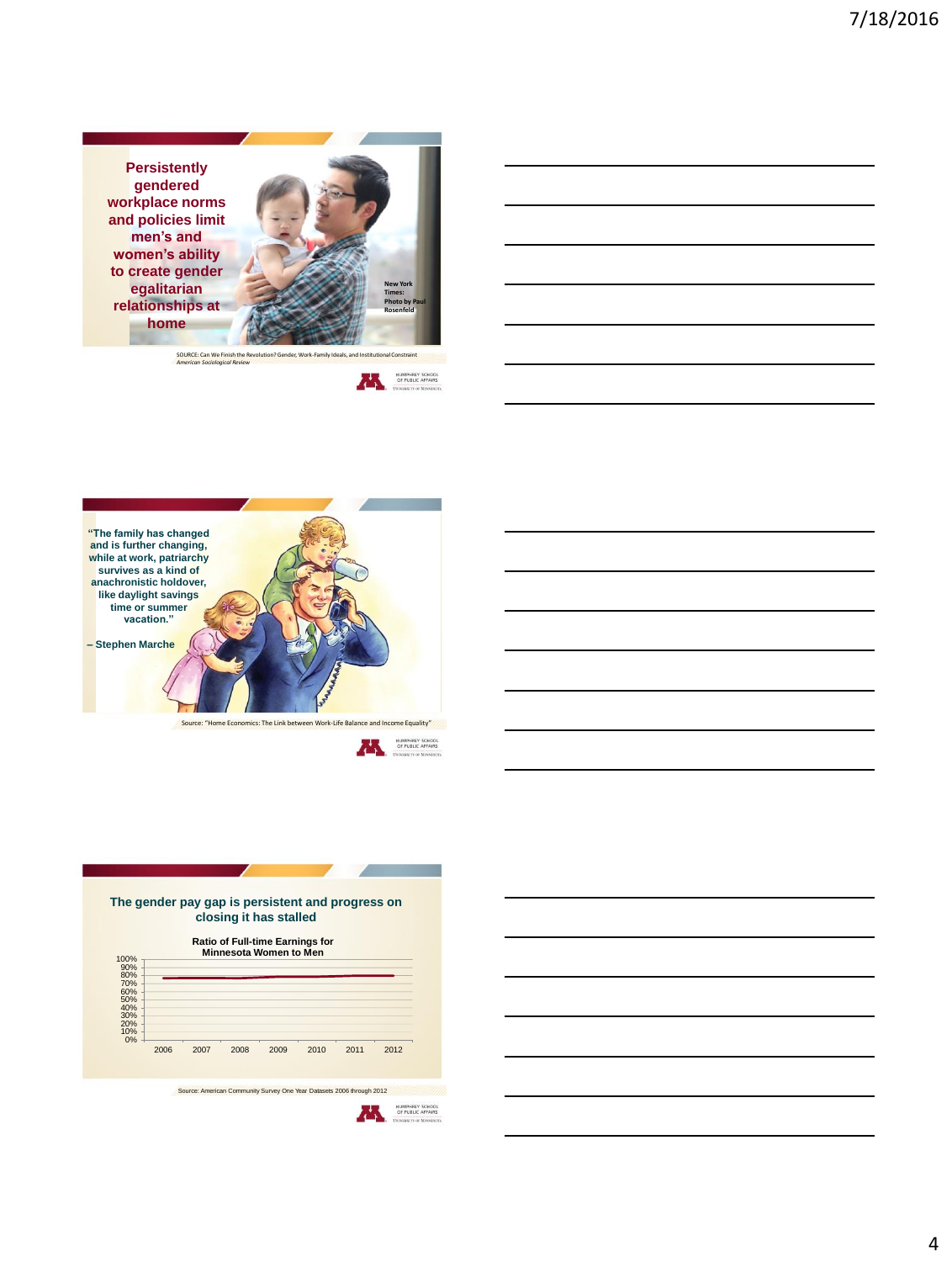

Source: American Community Survey, 2010-14



## **Desegregation of the workforce stalled in the 90's and is now increasing among younger workers.**

Only 29% of Minnesota men work in sales & service occupations, compared to 63% of African American, 62% of American Indian and 57% of Latina women. While women-owned businesses are growing rapidly, most are in traditional, lower revenue industries (such as education and caring services).

s: *Documenting Desegregation* and American Community Survey, 2010-14





Sources: Institute for Women's Policy Research and author's analysis of DEED data

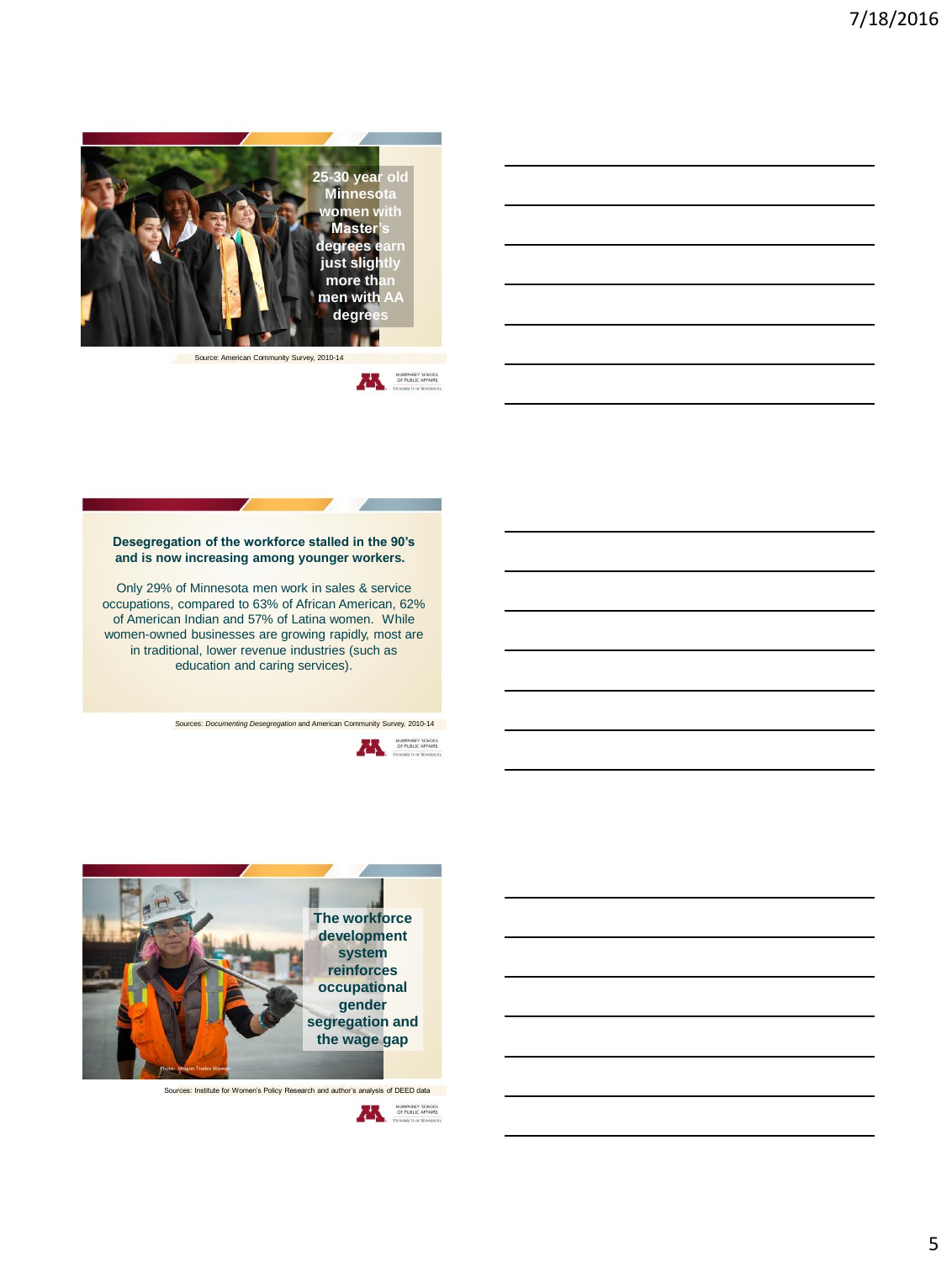









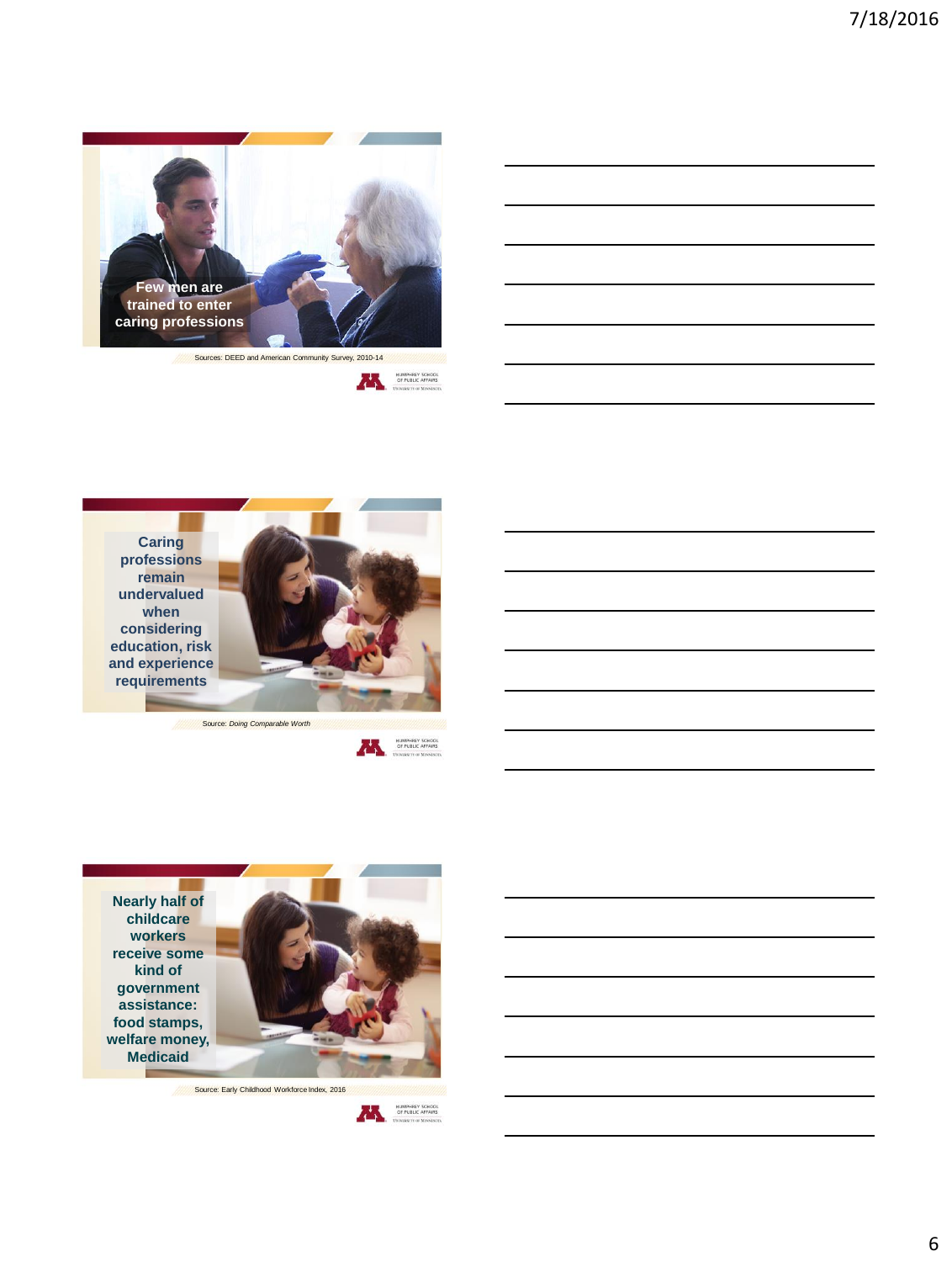







Source: "A Shortage of Caregivers" New York Times





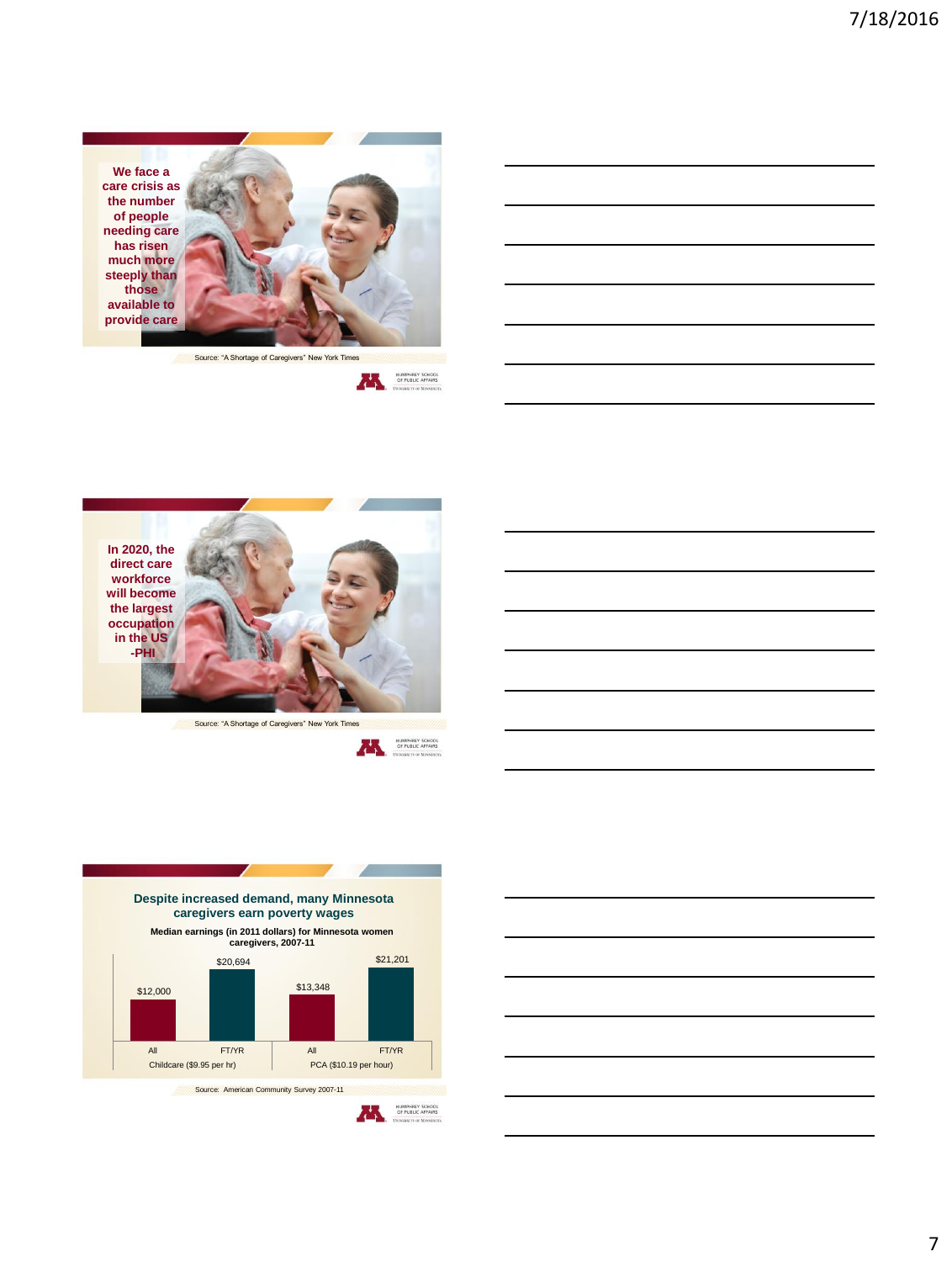

|                                                             |  | <u> 1989 - Johann Barn, mars ann an t-Amhain ann an t-Amhain ann an t-Amhain ann an t-Amhain an t-Amhain ann an t-</u> |
|-------------------------------------------------------------|--|------------------------------------------------------------------------------------------------------------------------|
|                                                             |  | <u> 1989 - Johann Barn, mars ann an t-Amhain ann an t-Amhain ann an t-Amhain ann an t-Amhain an t-Amhain ann an t-</u> |
|                                                             |  | <u> 1989 - Johann Barn, mars ann an t-Amhainn an t-Amhainn an t-Amhainn an t-Amhainn an t-Amhainn an t-Amhainn an </u> |
| <u> 1989 - Johann Stoff, amerikansk politiker (d. 1989)</u> |  |                                                                                                                        |
|                                                             |  | <u> 1989 - Johann Barn, mars ann an t-Amhain ann an t-Amhain ann an t-Amhain ann an t-Amhain an t-Amhain ann an t-</u> |
|                                                             |  |                                                                                                                        |



Source: "Long Term Care Needs," The Associated Press-NORC Center for Public Affairs Research





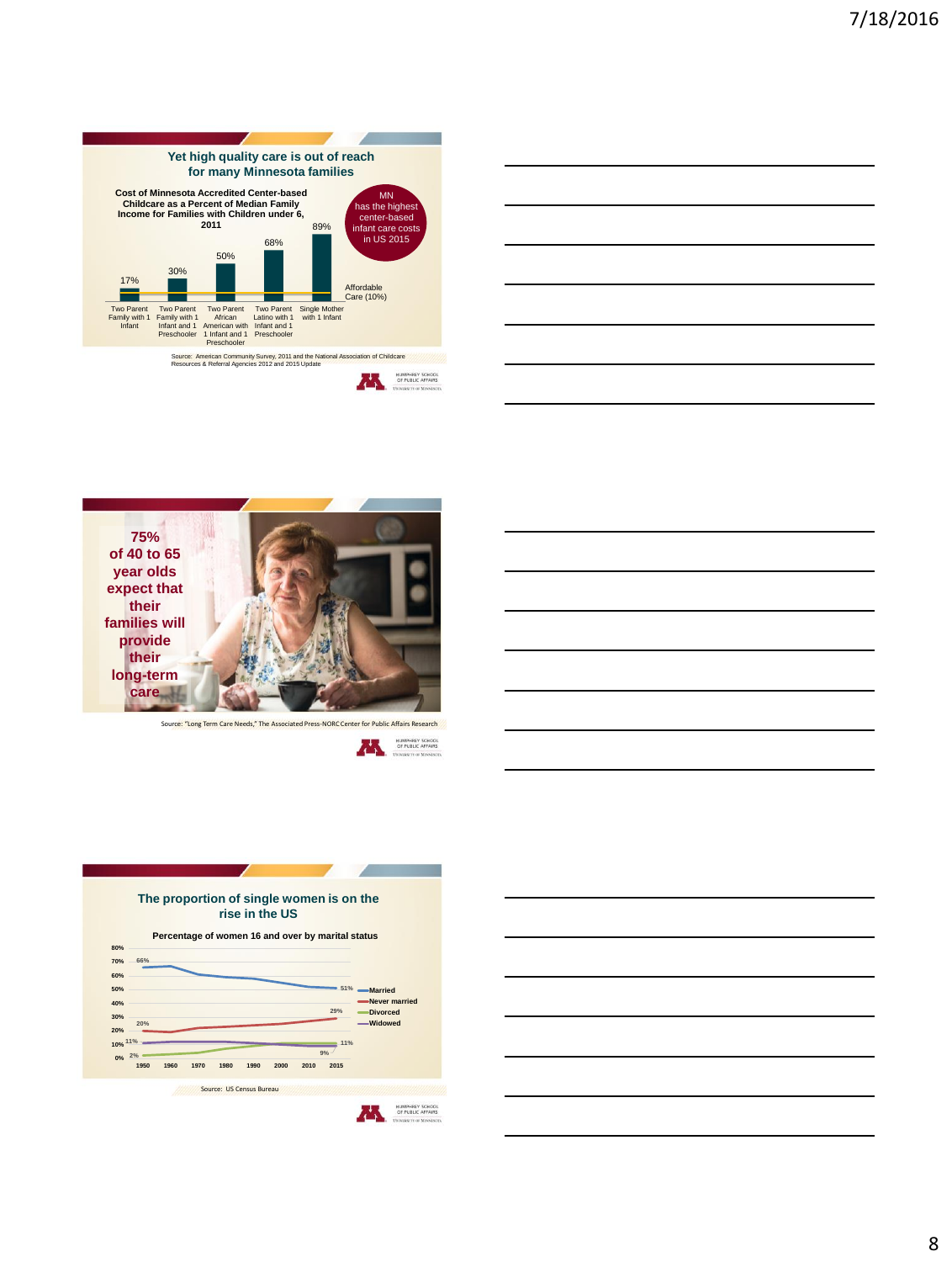





Source: American Community Survey, 2010-14





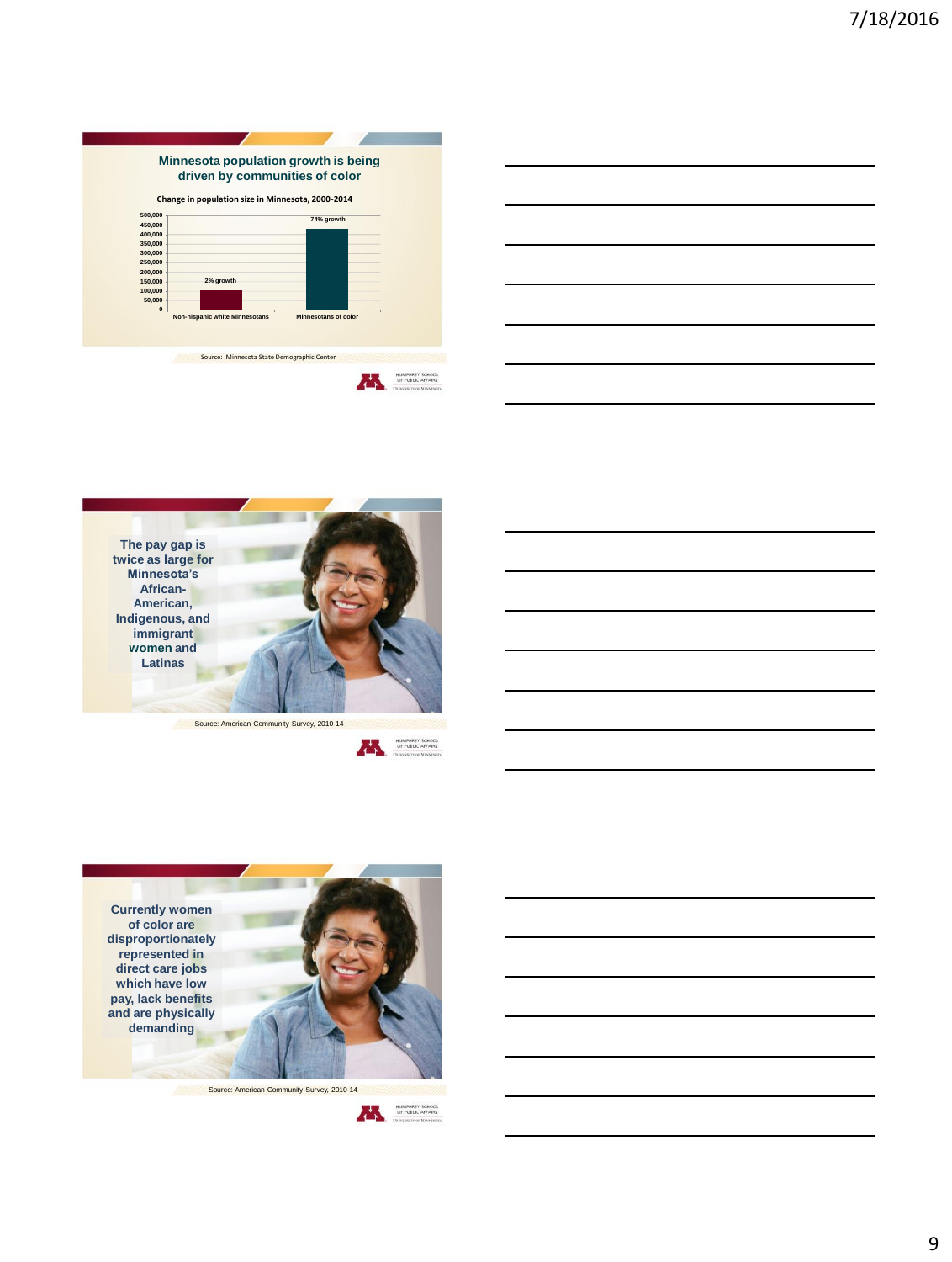







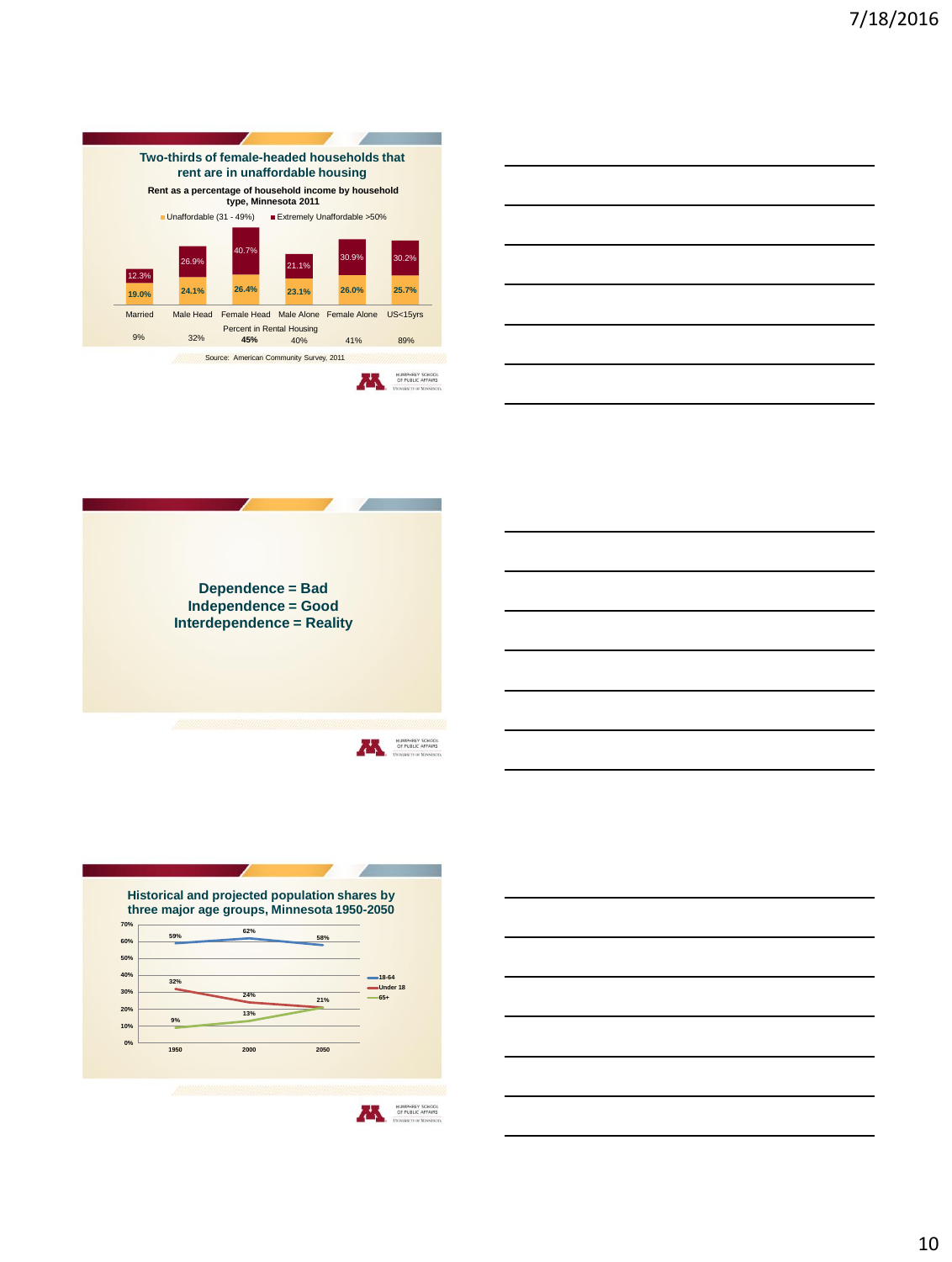





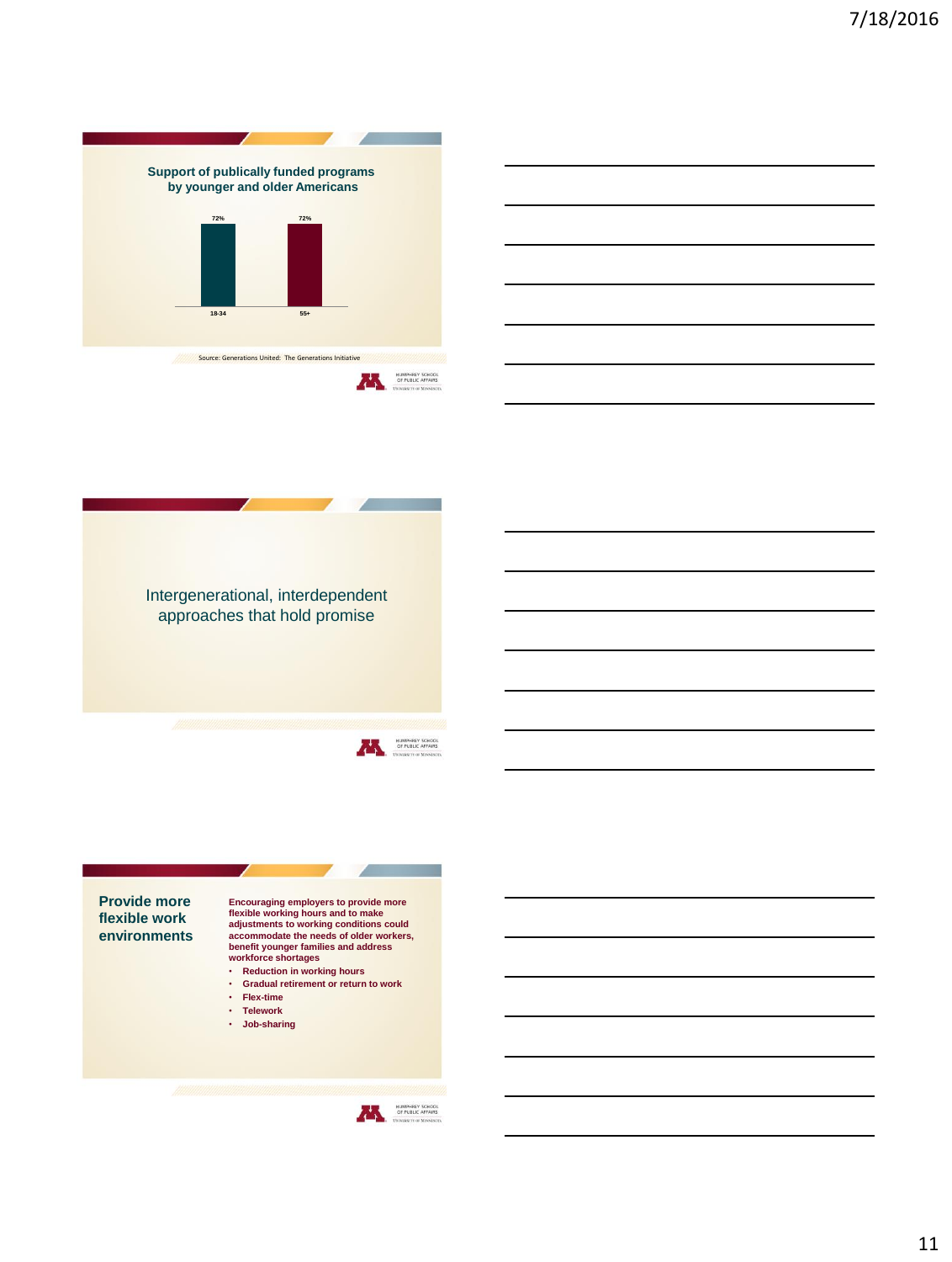

**Many part-time workers or self-employed people are excluded from public and employer provided benefits, such as retirement savings accounts, paid time off and other supports. Disconnecting benefits from employment and creating social insurance models can help workers and smaller employers and reduce disparities:**

- **State-sponsored retirement accounts** • **Matched savings accounts**
- **Family and medical leave insurance**



**Recognize and increase the value of paid and unpaid care** AARP research places the value of unpaid caregiving<br>in Minnesota at \$7.9 billion annually. Meanwhile many<br>paid caregivers earn poverty wages, \$3 per hour lower<br>than janitors for example, even though they are<br>increasingly w

- **"Comparable worth" approaches measure training, risks and other aspects of jobs to more appropriately value caring labor**
- **Increasing the minimum wage can set a more appropriate wage floor for caring labor**
- **Increasing the number of men doing caring labor can change perceptions**
- **Paid family & medical leave, social security credits, Medicaid/care reimbursements and other approaches can "compensate" and more appropriately value currently unpaid caregiving**





**In most families, all available earners are in the paid labor force. Yet, most families have a difficult time affording the paid care their family members (young and old and in between) may need in order for them to stay in the workforce. Supports can help equalize the earnings histories of men and women. Appropriately valuing care will only increase this challenge, making public and private support even more imperative:** • **Child/elder care subsidies**

- **Incentives for on-site elder/child care**
- **"Tax" credits that work better for families (more than once per year)**
- **Earned sick time and paid family leave**